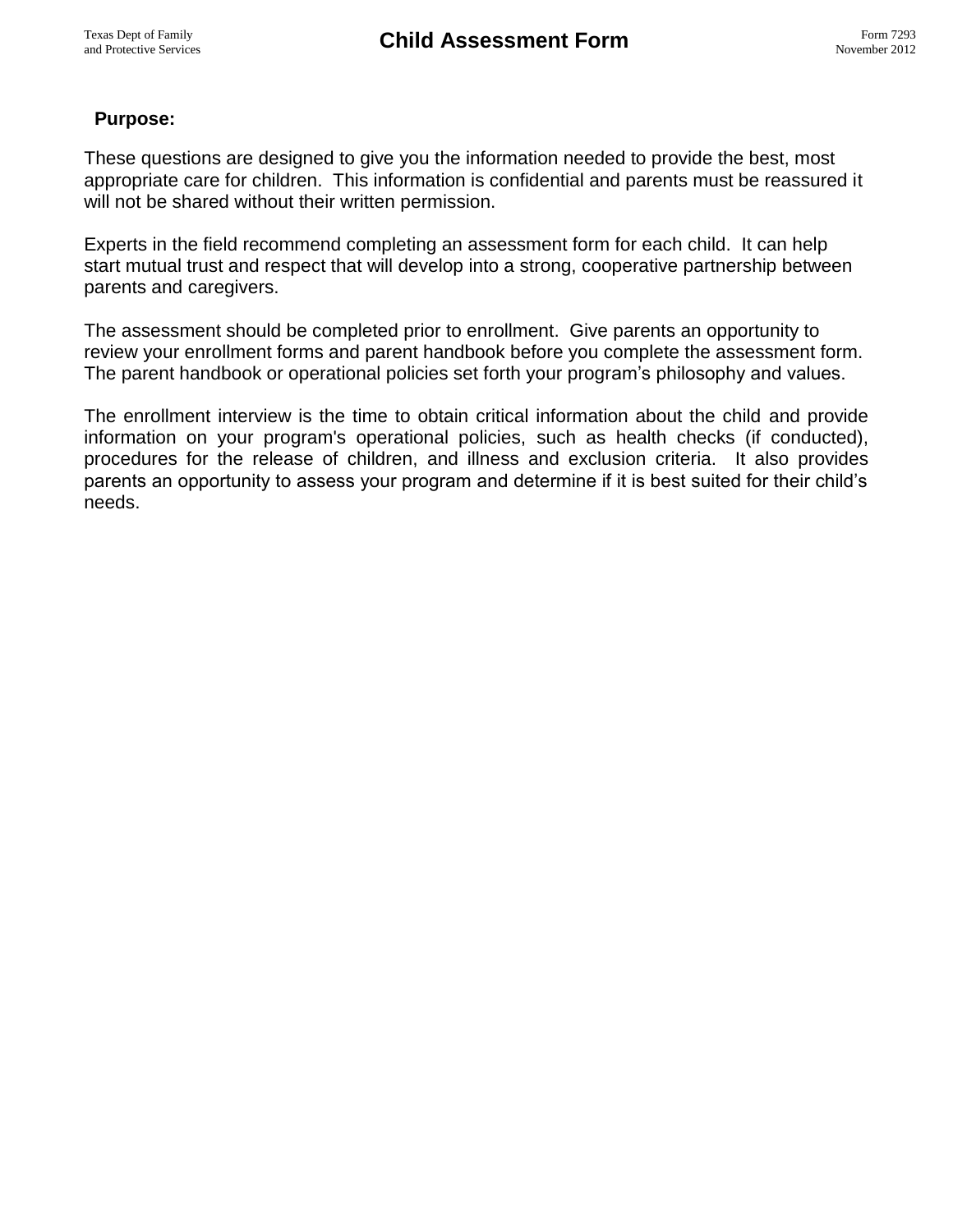| Child Name (last, first, middle)                     | <b>Social Security No.*</b> | <b>Enrollment Date</b> | Date of Birth |
|------------------------------------------------------|-----------------------------|------------------------|---------------|
|                                                      |                             |                        |               |
| Street Address (if rural, attach directions)         | City                        | County                 | Zip           |
|                                                      |                             |                        |               |
| Mailing Address (if different) -- Street or P.O. Box | City                        | County                 | <b>Zip</b>    |
| Telephone No. (include A/C)                          |                             |                        |               |

\* If applicable.

#### **1. Health**

| Does your child have any allergies?                                                                        | Yes | No.       |
|------------------------------------------------------------------------------------------------------------|-----|-----------|
| If so, what allergies does your child have?                                                                |     |           |
| How should we respond if he/she has an allergic reaction?                                                  |     |           |
| Does your child have an existing illness?                                                                  | Yes | <b>No</b> |
| Has your child had a previous serious illness or injury, or hospitalization during the past<br>12 months?  |     | No        |
| Is your child taking any medication?                                                                       |     | <b>No</b> |
| If so, how is the medication administered, and will it need to<br>be administered while he/she is in care? |     |           |
| Is the medication prescribed for continuous use?                                                           | Yes | <b>No</b> |
| Are there any side effects we should be alerted to?                                                        | Yes | <b>No</b> |

# **2. Toileting:**

| Does your child need assistance with toileting? |  | Yes | <b>No</b> |
|-------------------------------------------------|--|-----|-----------|
| How can we best help?                           |  |     |           |
| What are your ideas about toilet training?      |  |     |           |
| How can we best help?                           |  |     |           |

## **3. Behavior:**

| Does your child have any special fears?                                                                | Yes | No. |
|--------------------------------------------------------------------------------------------------------|-----|-----|
| How does your child communicate his/her needs?                                                         | Yes | No. |
| Are there any special words that your child uses<br>that might not be readily recognized?              |     |     |
| How do you tell your child to stop a behavior that you<br>don't approve of or that might be dangerous? |     |     |
| When your child gets upset, what helps him/her<br>calm down?                                           |     |     |
| What is a good way to distract your child when<br>he/she is having a temper tantrum?                   |     |     |
| Are there any particular routines that are<br>particularly helpful at naptime?                         |     |     |